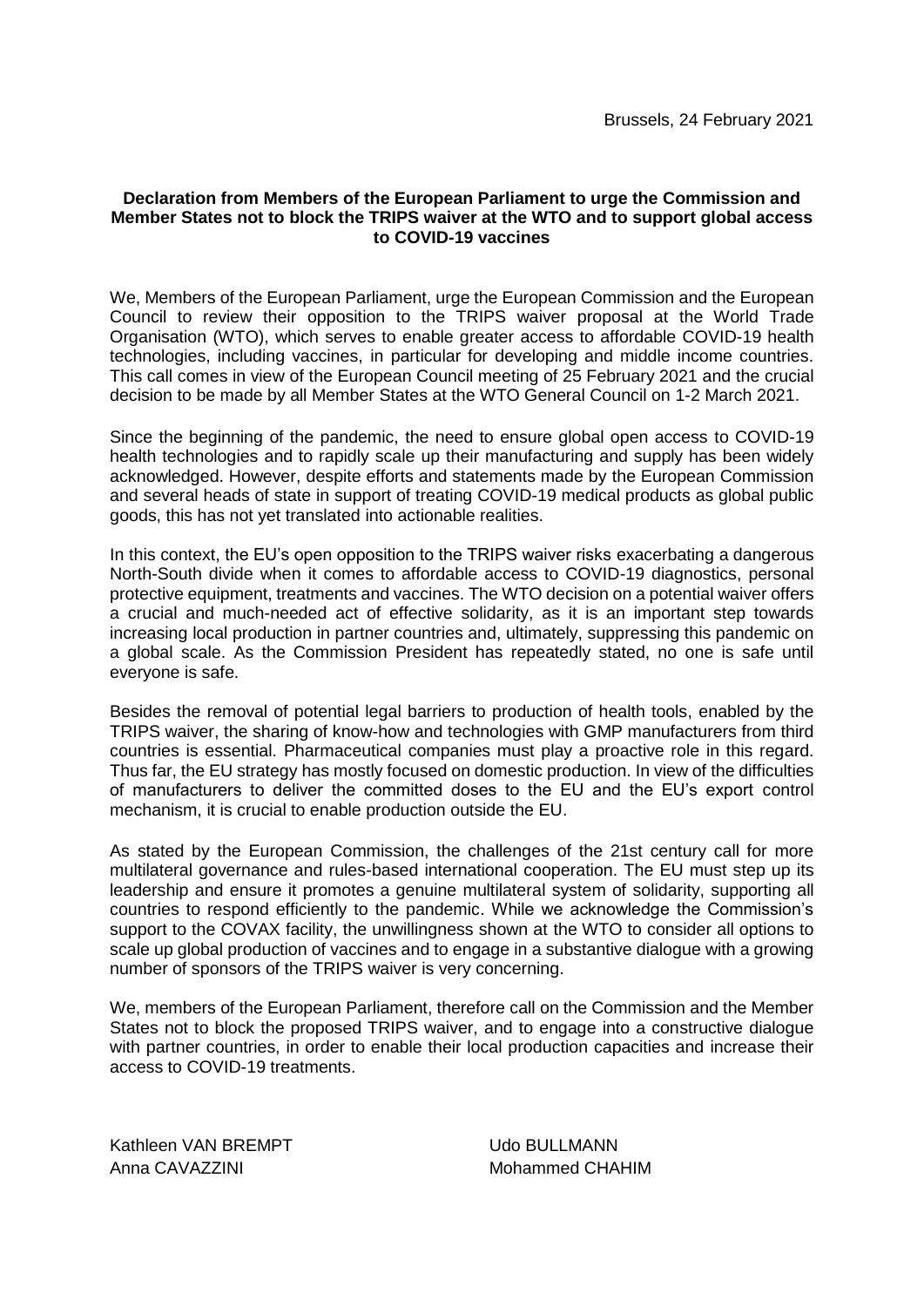Benoit LUTGEN Philippe LAMBERTS Maria ARENA Barry ANDREWS Paul TANG Tilly METZ Tiemo WOELKEN Marc ANGEL Marc TARABELLA Kateřina KONEČNÁ Margrete AUKEN Kira PETER-HANSENS Benoit BITEAU Sylvie GUILLAUME Nikos ANDROULAKIS Gabriele BISCHOFF Rasmus ANDRESEN Andreas SCHIEDER Sven GIEGOLD Ernest URTASUN Terry REINTKE Inmaculada RODRÍGUEZ-PIÑERO Marc BOTENGA Manon AUBRY Brando BENIFEI Agnes JONGERIUS Kim VAN SPARRENTAK Mick WALLACE Clare DALY Cornelia ERNST Tudor CIUHODARU Reinhard BÜTIKOFER Silvia MODIG Hannes HEIDE Martin HÄUSLING Joachim SCHUSTER Piernicola PEDICINI Petros KOKKALIS Anne-Sophie PELLETIER Saskia BRICMONT Dimitrios PAPADIMOULIS Tiziana BEGHIN Mounir SATOURI Sara CERDAS Erik MARQUARDT Fabio Massimo CASTALDO Carlos ZORRINHO Romana JERKOVIC

Milan BRGLEZ Samira RAFAELLA Cindy FRANSSEN Michèle RIVASI Manuel BOMPARD Sira REGO Mario FURORE Chris MACMANUS Nikolaj VILLUMSEN Idoia VILLANUEVA Lara WOLTERS Bas EICKHOUT Carles PUIGDEMONT Antoni COMIN Clara PONSATI Leila CHAIBI Marcel KOLAJA Pernando BARRENA Isabel SANTOS Jordi SOLÉ Mikulas PEKSA Sara MATTHIEU Pascal ARIMONT Alex AGIUS SALIBA Raphaël GLUCKSMANN Eleonora EVI Łukasz KOHUT Helmut SCHOLZ David DRUI Francois ALFONSI Damien CAREME David CORMAND Karima DELLI Gwendoline DELBOS-CORFIELD Claude GRUFFAT Yannick JADOT Caroline ROOSE Marie TOUSSAINT Salima YENBOU Alviina ALAMETSÄ Massimiliano SMERIGLIO Patrick BREYER Eugenia RODRÍGUEZ PALOP Aurore LALUCQ Nils USAKOVS Evelyne GEBHARDT Ville NIINISTÖ João FERREIRA